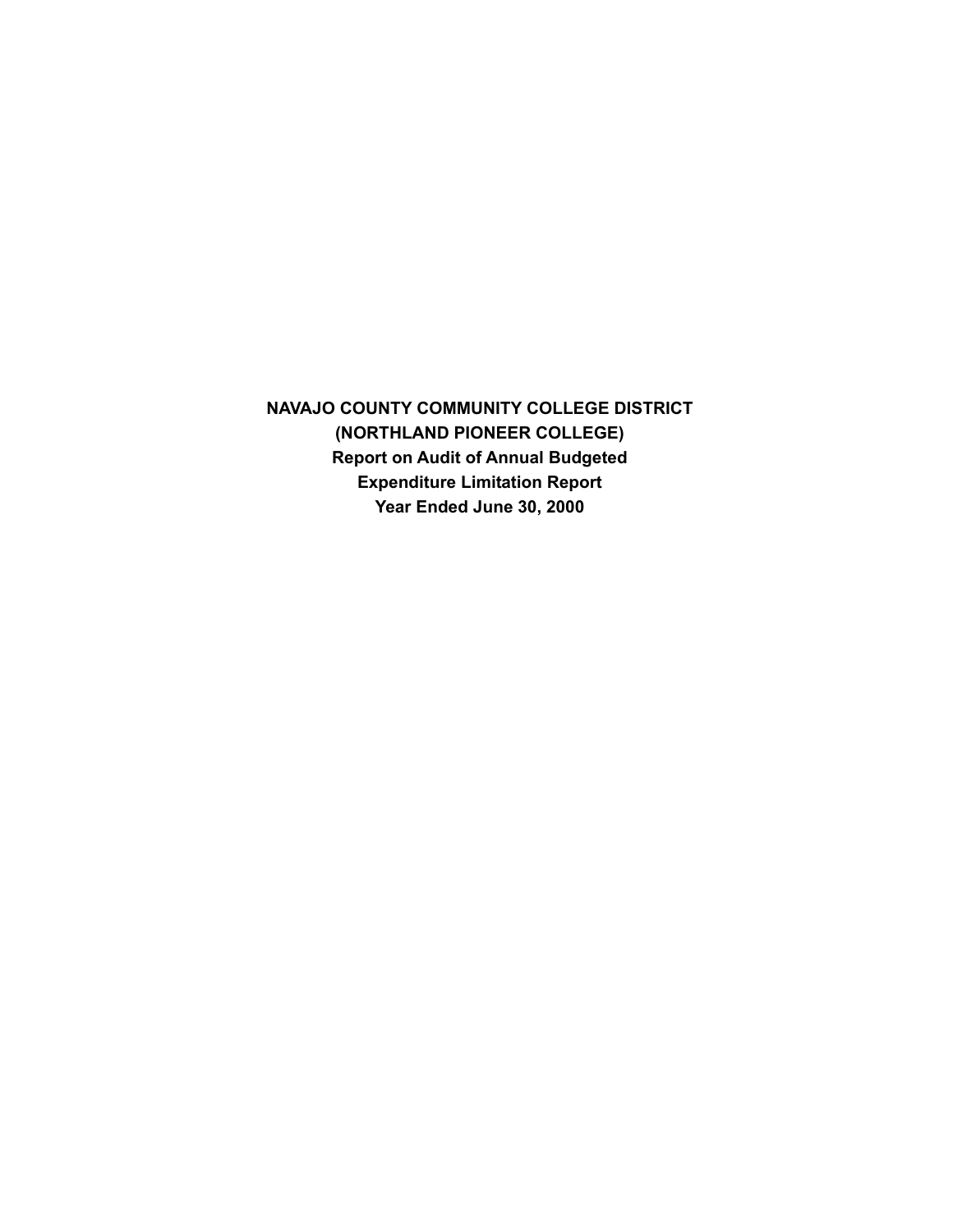# **NAVAJO COUNTY COMMUNITY COLLEGE DISTRICT (NORTHLAND PIONEER COLLEGE) Report on Audit of Annual Budgeted Expenditure Limitation Report Year Ended June 30, 2000**

| <b>Table of Contents</b>                                                        | Page           |
|---------------------------------------------------------------------------------|----------------|
| <b>Independent Auditors' Report</b>                                             | 1              |
| <b>Annual Budgeted Expenditure Limitation Report-Part I</b>                     | $\overline{2}$ |
| <b>Annual Budgeted Expenditure Limitation Report-Part II</b>                    | 3              |
| Notes to Annual Budgeted Expenditure Limitation Report                          | 4              |
| <b>Supplementary Information</b><br><b>Annual Expenditure Comparison Report</b> | 5              |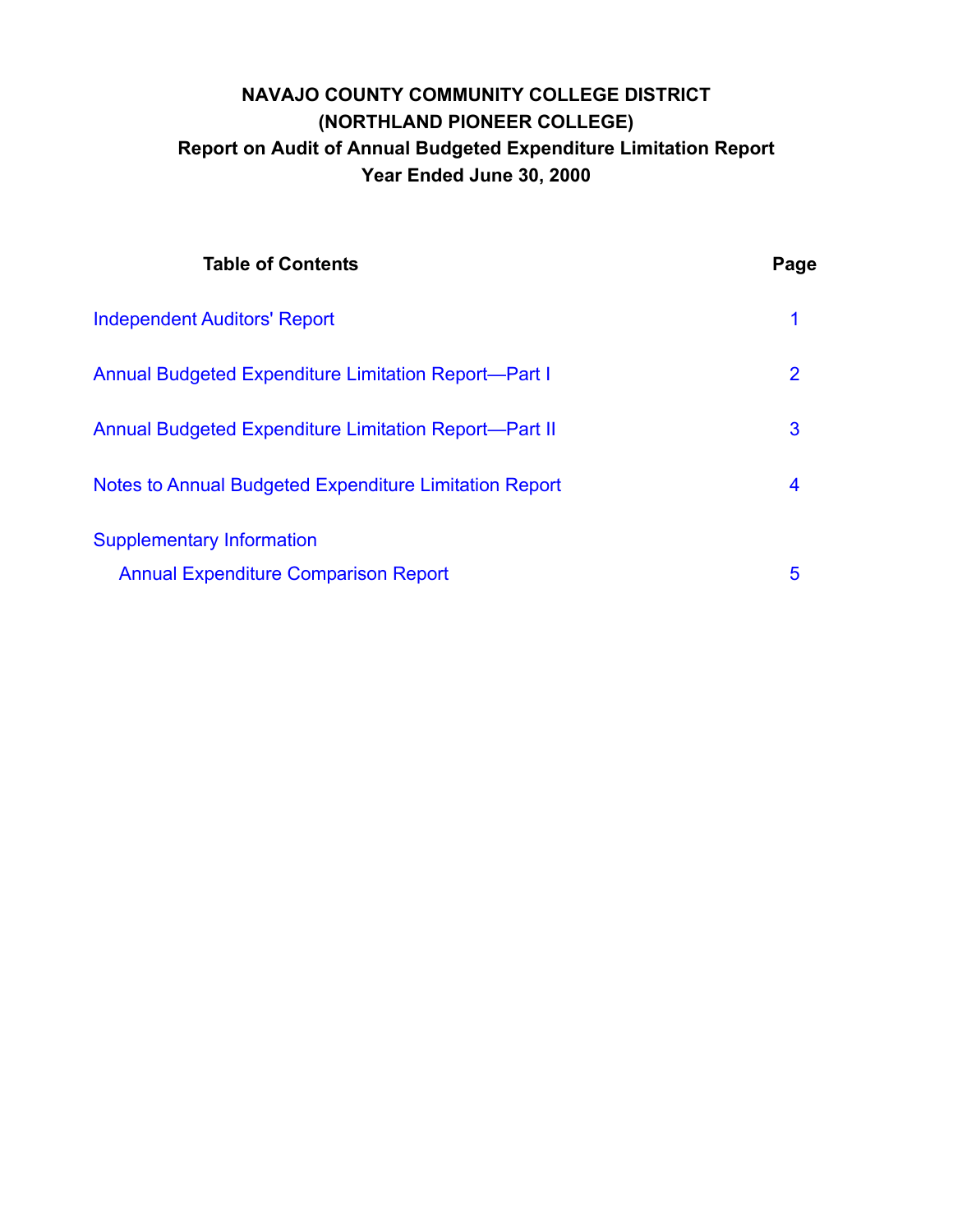

#### **STATE OF ARIZONA OFFICE OF THE AUDITOR GENERAL WILLIAM THOMSON DEPUTY AUDITOR GENERAL**

**Independent Auditors' Report** 

Members of the Arizona State Legislature

<span id="page-2-0"></span>**DEBRA K. DAVENPORT, CPA AUDITOR GENERAL** 

The Governing Board of Navajo County Community College District

We have audited the accompanying Annual Budgeted Expenditure Limitation Report of Navajo County Community College District for the year ended June 30, 2000. This report is the responsibility of the District's management. Our responsibility is to express an opinion on this report based on our audit.

We conducted our audit in accordance with generally accepted auditing standards. Those standards require that we plan and perform the audit to obtain reasonable assurance about whether the report is free of material misstatement. An audit includes examining, on a test basis, evidence supporting the amounts and disclosures in the report. An audit also includes assessing the accounting principles used and significant estimates made by management, as well as evaluating the overall report presentation. We believe that our audit provides a reasonable basis for our opinion.

The accompanying Annual Budgeted Expenditure Limitation Report was prepared for the purpose of complying with the uniform expenditure reporting system as discussed in Note 1, and is not intended to be a presentation in conformity with generally accepted accounting principles.

In our opinion, the Annual Budgeted Expenditure Limitation Report of Navajo County Community College District for the year ended June 30, 2000, referred to above presents fairly, in all material respects, the information required by the uniform expenditure reporting system on the basis of accounting described in Note 1.

Our audit was made for the purpose of forming an opinion on the Annual Budgeted Expenditure Limitation Report taken as a whole. The accompanying Annual Expenditure Comparison Report is presented for purposes of additional analysis and is not a required part of the Annual Budgeted Expenditure Limitation Report. Such information has been subjected to the auditing procedures applied in the audit of the Annual Budgeted Expenditure Limitation Report and, in our opinion, is fairly stated in all material respects in relation to the Annual Budgeted Expenditure Limitation Report taken as a whole.

This report is intended solely for the information and use of the members of the Arizona State Legislature and the Governing Board, and for filing with the Auditor General of the State of Arizona and is not intended to be and should not be used by anyone other than these specified parties. However, this report is a matter of public record and its distribution is not limited.

> Debbie Davenport Auditor General

March 13, 2001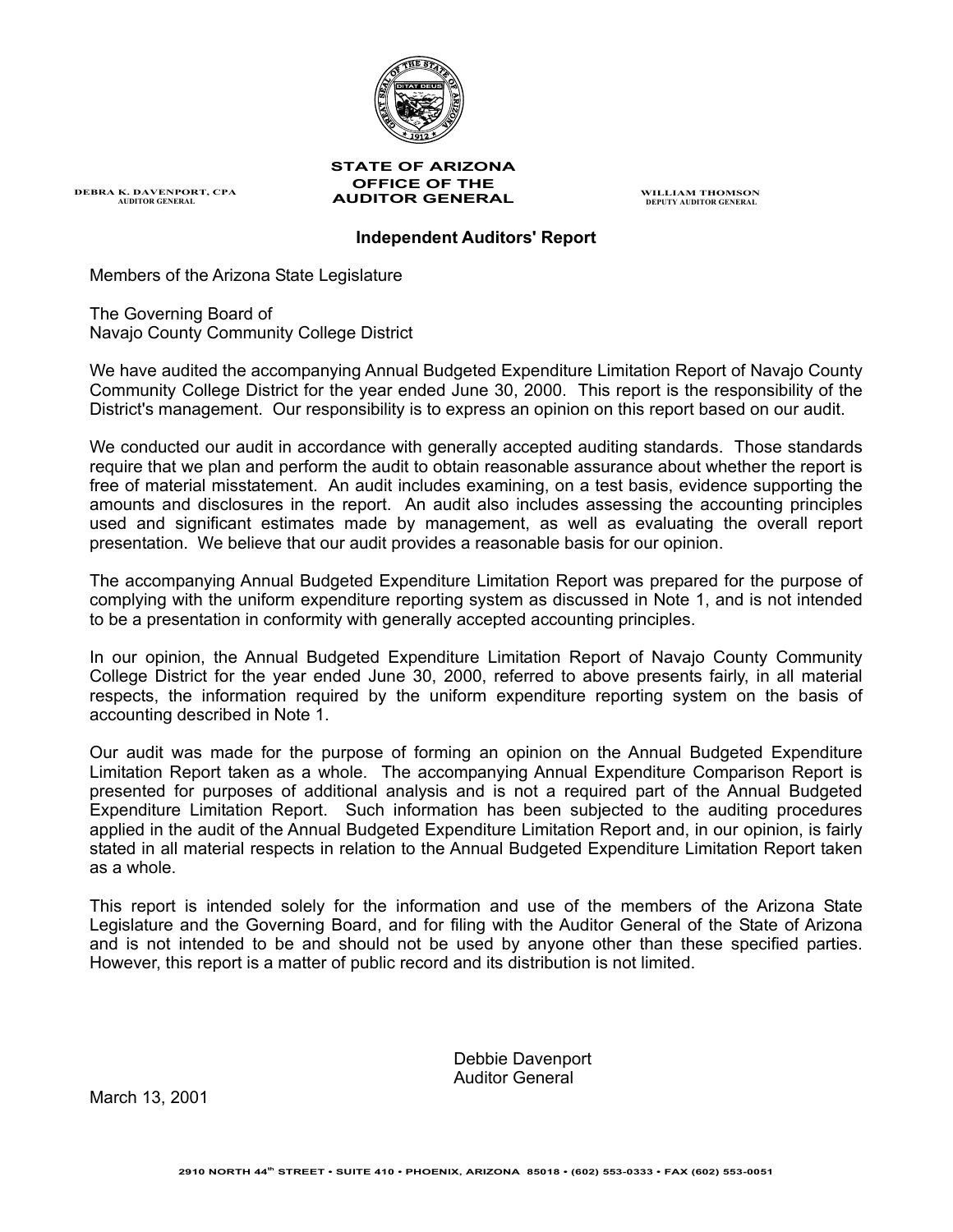## **NAVAJO COUNTY COMMUNITY COLLEGE DISTRICT (NORTHLAND PIONEER COLLEGE) Annual Budgeted Expenditure Limitation Report—Part I Year Ended June 30, 2000**

<span id="page-3-0"></span>

| 1. Economic Estimates Commission expenditure limitation | \$11,438,109 |
|---------------------------------------------------------|--------------|
| 2. Budgeted expenditures subject to the expenditure     |              |
| limitation (from Part II, Line C)                       | 11,417,776   |
| 3. Amount under the expenditure limitation              | 20,333       |

I hereby certify, to the best of my knowledge and belief, that the information contained in this report is accurate and in accordance with the requirements of the uniform expenditure reporting system.

| Signature of Chief Fiscal Officer:                                      |       |  |  |  |  |
|-------------------------------------------------------------------------|-------|--|--|--|--|
| Name and Title: Blaine Hatch, Vice President of Administrative Services |       |  |  |  |  |
| Telephone Number: (520) 524-7600                                        | Date: |  |  |  |  |

See accompanying notes to report.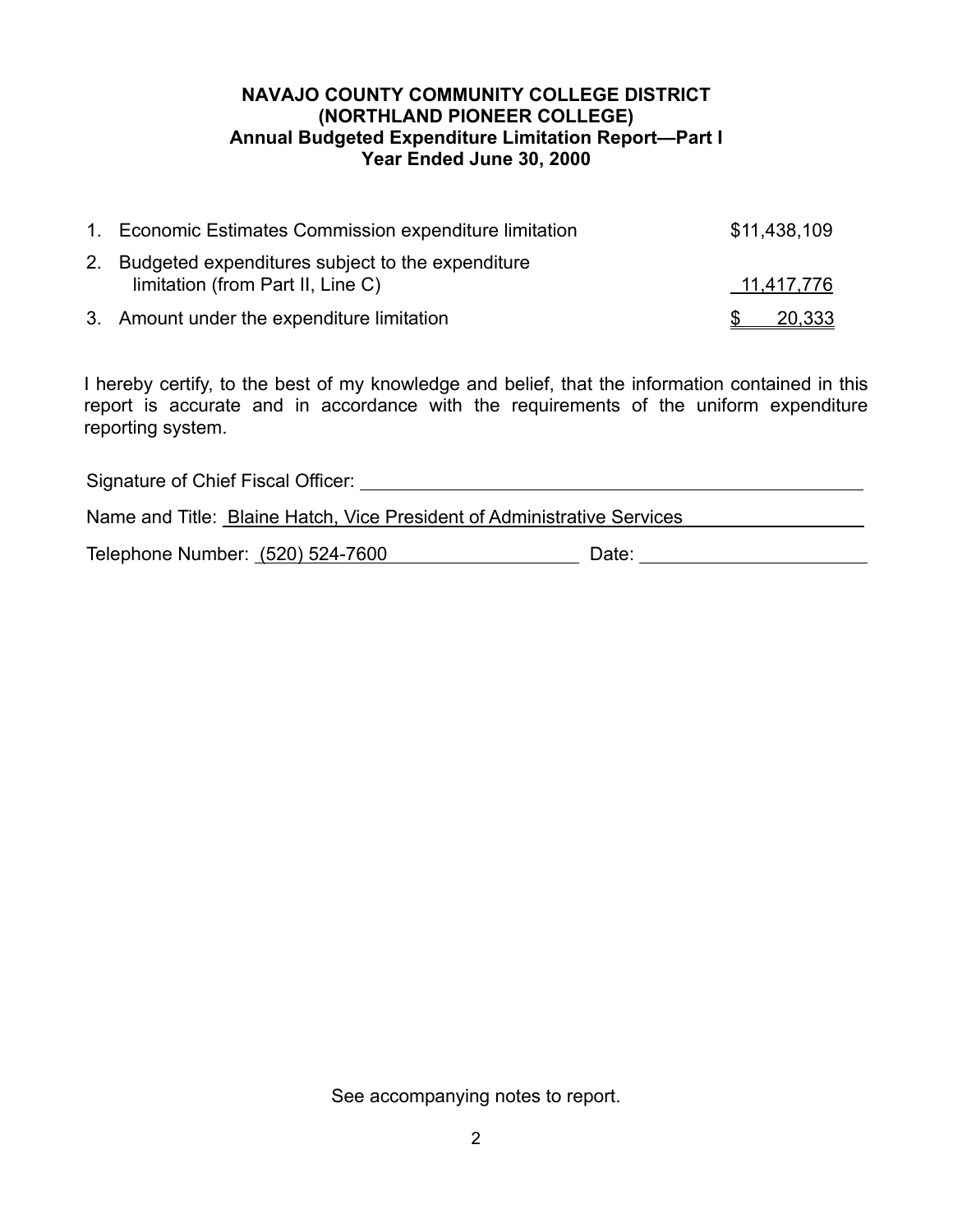### **NAVAJO COUNTY COMMUNITY COLLEGE DISTRICT (NORTHLAND PIONEER COLLEGE) Annual Budgeted Expenditure Limitation Report—Part II Year Ended June 30, 2000**

<span id="page-4-0"></span>

|           |                                                                                                                                                                                                                                                            | <b>Current Funds</b> |                                                               | <b>Plant Funds</b>    |                   |                                      |                      |
|-----------|------------------------------------------------------------------------------------------------------------------------------------------------------------------------------------------------------------------------------------------------------------|----------------------|---------------------------------------------------------------|-----------------------|-------------------|--------------------------------------|----------------------|
|           | <b>Description</b>                                                                                                                                                                                                                                         | General              | <b>Unrestricted</b><br><b>Auxiliary</b><br><b>Enterprises</b> | <b>Restricted</b>     | <b>Unexpended</b> | <b>Retirement of</b><br>Indebtedness | Total                |
| А.        | Total budgeted expenditures                                                                                                                                                                                                                                | \$12,430,000         | \$1,140,000                                                   | \$2,460,000           | \$4,120,000       | \$1,799,483                          | \$21,949,483         |
| <b>B.</b> | Less exclusions claimed:<br>Bond proceeds (Note 2)<br>Debt service requirements on bonded                                                                                                                                                                  |                      |                                                               |                       | 898,975           |                                      | 898,975              |
|           | indebtedness (Note 3)                                                                                                                                                                                                                                      |                      |                                                               |                       |                   | 1,542,625                            | 1,542,625            |
|           | Debt service requirements on other long-term<br>obligations (Note 4)                                                                                                                                                                                       |                      |                                                               |                       |                   | 252,508                              | 252,508              |
|           | Dividends, interest, and gains on the sale or<br>redemption of investment securities (Note 5)<br>Grants and aid from the federal government (Note 6)<br>Grants, aid, contributions, or gifts from a private<br>agency, organization, or individual, except | 258,666<br>12,694    |                                                               | 514<br>2,113,323      | 357,451           | 4,123                                | 620,754<br>2,126,017 |
|           | amounts received in lieu of taxes (Note 2)<br>Amounts accumulated for the purchase of land, and<br>the purchase or construction of buildings or                                                                                                            |                      |                                                               | 153,985               | 104,576           |                                      | 258,561              |
|           | improvements (Note 2)                                                                                                                                                                                                                                      |                      |                                                               |                       | 1,858,192         |                                      | 1,858,192            |
|           | Contracts with other political subdivisions (Note 6)<br>Tuition and fees                                                                                                                                                                                   | 736,775<br>2,078,534 | 145,443                                                       | 13,323                |                   |                                      | 736,775<br>2,237,300 |
|           | Total exclusions claimed                                                                                                                                                                                                                                   | 3,086,669            | 145,443                                                       | 2,281,145             | 3,219,194         | 1,799,256                            | \$10,531,707         |
|           | C. Amounts subject to the expenditure limitation                                                                                                                                                                                                           | \$9,343,331          | \$994,557                                                     | 178,855<br>$^{\circ}$ | 900,806<br>S.     | <u>227</u><br>\$                     | \$11,417,776         |

See accompanying notes to report.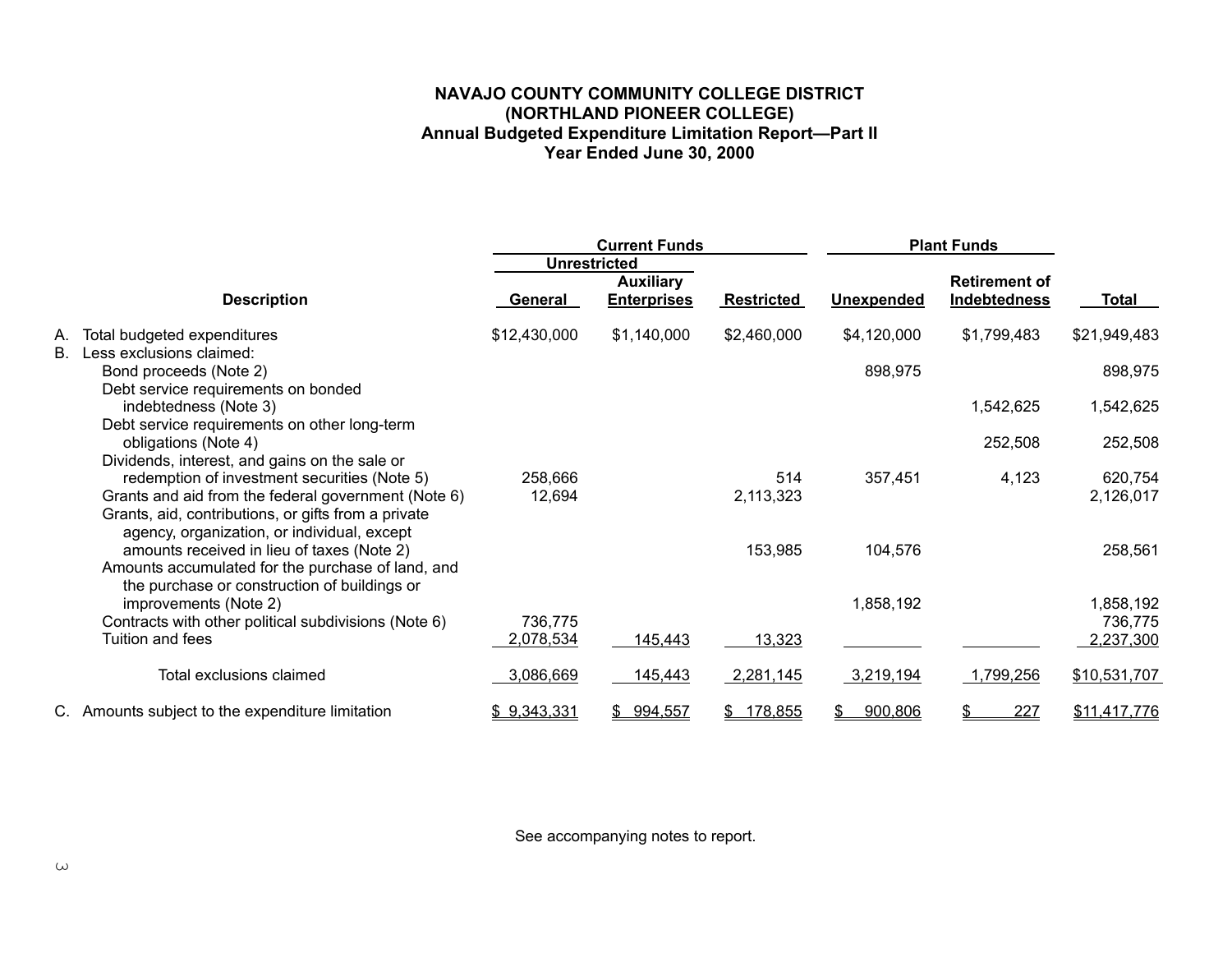## **NAVAJO COUNTY COMMUNITY COLLEGE DISTRICT (NORTHLAND PIONEER COLLEGE) Notes to Annual Budgeted Expenditure Limitation Report Year Ended June 30, 2000**

## <span id="page-5-0"></span>**Note 1 - Summary of Significant Accounting Policies**

The Annual Budgeted Expenditure Limitation Report (ABELR) is presented on the basis of accounting prescribed by the uniform expenditure reporting system (UERS), as required by Arizona Revised Statutes §41-1279.07, which excludes expenditures of certain revenues specified in the Arizona Constitution, Article IX, §21 from the total budgeted expenditures.

In accordance with the UERS requirements, a note to the ABELR is presented below for any exclusion claimed on Part II that cannot be traced directly to an amount reported in the annual financial statements.

- **Note 2 -** Of the \$4,118,128 reported as expended for plant facilities in the Unexpended Plant Fund on the Statement of Changes in Fund Balances, \$898,975 was expended from bond proceeds, \$104,576 was expended from proceeds from sale of donated land, and \$1,858,192 was expended from amounts authorized by the governing board that were accumulated for the purpose of purchasing land, and purchasing or constructing buildings or improvements and were, therefore, claimed as exclusions.
- **Note 3 Debt** service requirements on bonded indebtedness in the Retirement of Indebtedness Fund consist of retirement of indebtedness of \$870,000 and interest on indebtedness of \$672,625 on the Statement of Changes in Fund Balances.
- **Note 4 -** Debt service requirements on other long-term obligations in the Retirement of Indebtedness Fund consist of retirement of indebtedness of \$140,000 and interest on indebtedness of \$112,508 on the Statement of Changes in Fund Balances.
- **Note 5 -** Of the investment income of \$58,065 reported in the Retirement of Indebtedness Fund on the Statement of Changes in Fund Balances, only \$4,123 was expended and claimed as an exclusion. The remaining \$53,942 has been carried forward to future years.
- **Note 6** Governmental grants and contracts revenues of \$749,469 reported in the General Fund on the Statement of Current Funds Revenues, Expenditures, and Other Changes include \$12,694 from federal reimbursement of indirect costs and \$736,775 from contracts with other political subdivisions. Governmental grants and contracts revenues of \$2,221,455 reported in the Restricted Fund on the Statement of Current Funds Revenues, Expenditures, and Other Changes included \$2,113,323 from federal grants and contracts.